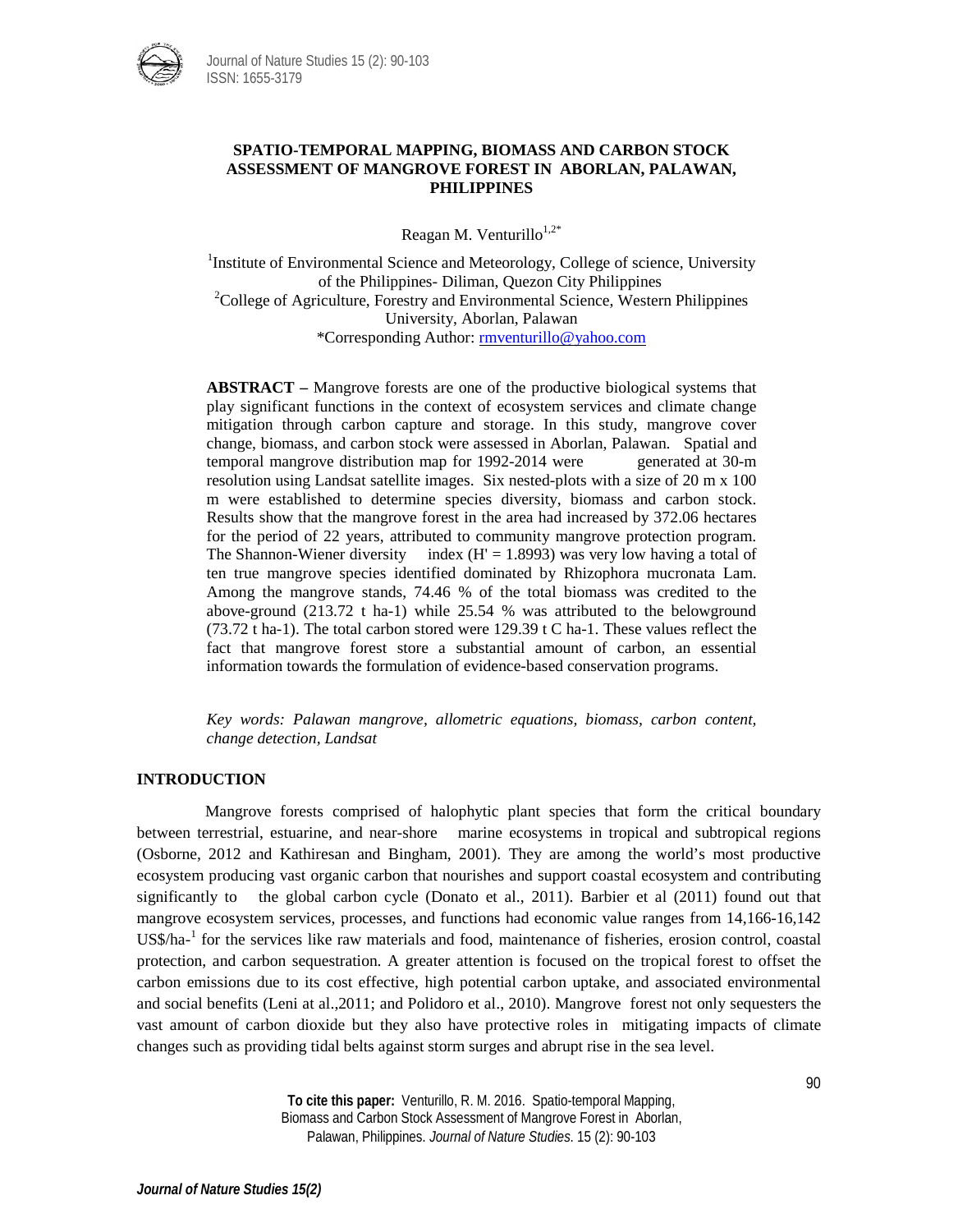Despite important ecological, socio-economic and recreation importance of mangrove in the Philippines, still, it is under threats due to different anthropogenic activities. It has been reported that Philippines had 256,185 hectares of mangroves circa 2000 (Long et al., 2013). A fairly extensive mangrove forest in the country can only be found in Palawan. Owing to its vast mangrove cover, Presidential Proclamation No. 2152 of 1981 declared the entire province of Palawan as Mangrove Swamp Forest Reserve. At local level, there is a dearth of research effort dealing with mangrove carbon stock assessment, and spatio-temporal assessment using remote sensing techniques. Thus, this study evaluated the mangrove cover change from 1992-2014 using remote sensing, determined the aboveground and below ground biomass, and calculated carbon stock stored mangrove forest of Aborlan, Palawan. This study also identified the influences that affect the increase/decrease of mangrove cover in the area.

# **Materials and Methods**

### *Study site*

This study was carried out in a mangrove stand in the coastal community of Sitio Marikit  $(9^026'44.97''$  N  $118^035'16.62'')$  and Malunao Island  $(9^026'37.64''$  N  $118^037'11.72'')$ , San Juan, Aborlan, Palawan, Philippines. Palawan is an elongated island, with 1,768 small islands and islets. It has a total of 1,789.655 ha that is administratively divided into 23 municipalities and highly-urbanized city, the City of Puerto Princesa. The entire island of Palawan was a designated Man and Biosphere Reserve, an Endemic Bird Area, with two internationally-recognized World Heritage Sites, and a Philippine Priority Area for biodiversity conservation (Anda and Tabangay-Baldera, 2009). The biological diversity of the Palawan Corridor is rich and spectacular. Its marine ecosystem boasts of an astonishing assemblage of marine life and is one of the richest and most biologically important in the world (Diesmos and Palomar, 2004). With vast areas of pristine mangrove areas, the whole province of Palawan was declared as Mangrove Forest Reserves by virtue of Presidential Proclamation No. 2152, series of 1981. Long et al.(2013) mapped and monitored Philippine mangroves through remote sensing and they found out the Palawan mangroves has a total of 56,261 hectares or approximately 22.23 percent of Philippines total mangrove area.

The municipality of Aborlan is a first class municipality, located in the central part of Palawan island (Figure 1). It is located 69 kilometers from the highly urbanized city of Puerto Princesa. It has a total of 807.33 square kilometers divided into 19 barangays.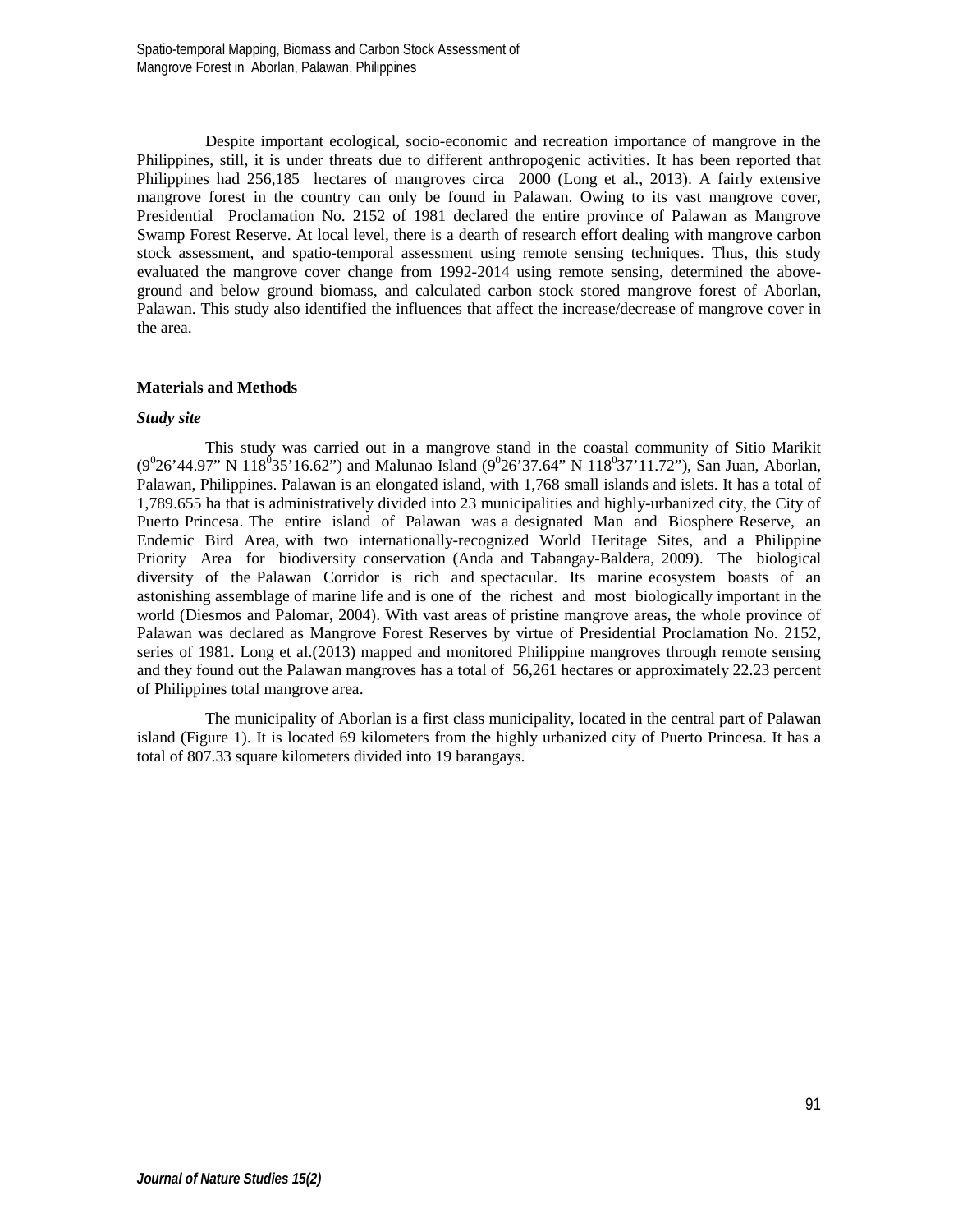

Figure 1.Location map of the study area.

# **Mangrove Cover Change Data Collection**

In order to estimate the mangrove cover over the last 22 years (1992-2014), a Landsat 5 (March 1992) and Landsat 8 (March 2014) images were downloaded from [www.earthexplorer.usgs.gov.](http://www.earthexplorer.usgs.gov/)<br>Downloaded images were subjected to radiometric calibration and Fast Line-of-Sight Atmospheric Downloaded images were subjected to radiometric Analysis of Spectral Hypercubes (FLAASH) atmospheric correction using Envi 5.1 software. Calibrated images were classified using Maximum Likelihood algorithm. Training data were categorized into three class: mangrove; terrestrial non-mangrove and water. Final classified maps were overlaid to generate a mangrove cover change map of the study sites.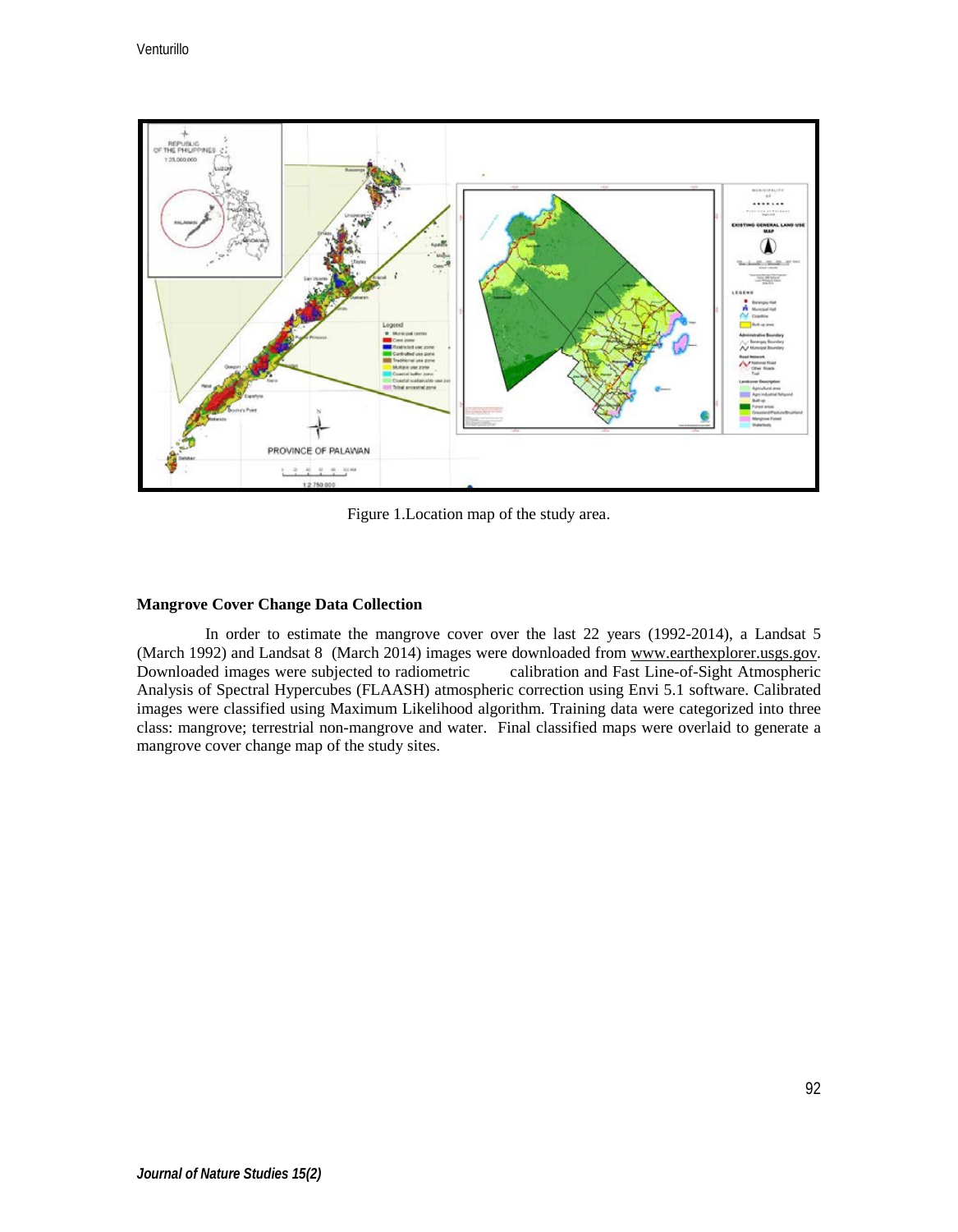Spatio-temporal Mapping, Biomass and Carbon Stock Assessment of Mangrove Forest in Aborlan, Palawan, Philippines



Figure 2. Change detection flow using satellite images.

# **Species composition, biomass, and Carbon stock**

Following the method by Hairiah et al (2004),a non-destructive method of biomass estimation was used in this study. Six sample plots were established using nested plot, in every plot four small plots (5 m x 40 m) for trees with 5-30 cm dbh (diameter at breast height) and large plot (20 m x 100 m) to record tree with a diameter of more than 30 cm. within sample plot. All trees with at least 5 cm diameter were identified together with their diameter and height (Figure 3). Trees species were identified using mangrove handbook by Primavera et al. (2004). Sample plots were selected based on their mangrove canopy cover, and the criteria used by Deguit et at. (2004).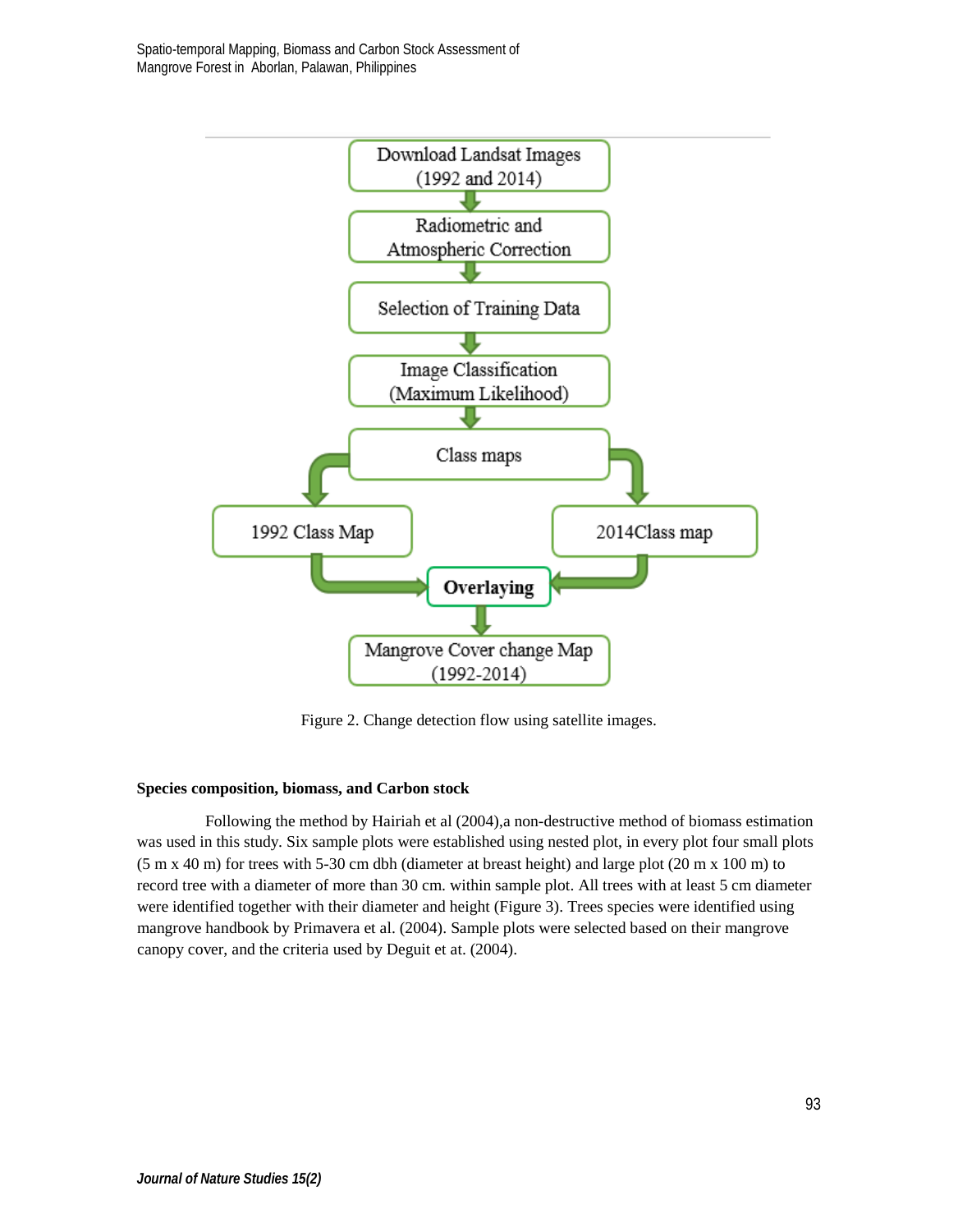

Figure 3. Measurement of tree diameter. Photo credit: Reagan Venturillo.

Mangrove community's species diversity was computed using Shannon-Wiener index. The species diversity has been calculated as follow:

where  $H'$  is the diversity index,  $p_i$  is the proportion of individuals of species *i* and ln is natural logarithm.

For the determination of above-ground biomass ( $W_{\text{aab}}$ ) and below-ground biomass ( $W_R$ ), allometric equations for Southeast East Asian mangroves developed by Komiyama et al. (2005) were used in this study. The estimation equations of  $W_{\text{agb}}$  and  $W_R$  have a coefficient of determination ( $R^2$ ) of 0.98 and 0.95, respectively. The following allometric were used in the calculations of  $W_{\text{a}ab}$  and  $W_{R}$ .

where *p* is the wood density of the species, and *D* is the diameter.

All tree biomass ( both  $W_{\text{agb}}$  and  $W_{R}$  ) for each plot was summed to get the total biomass expressed in tons. Biomass was converted to the equivalent amount of C by multiplying the biomass by 0.46, an average carbon content value for mangrove species based on Kauffman et al. (2011). Carbon stock was determined as the product of the carbon concentration and the corresponding biomass of the individual tree.

Factors that may have affected the increase and decrease of mangrove cover in the area was noted, together with different natural and anthropogenic activities that have negative impacts to the mangrove area.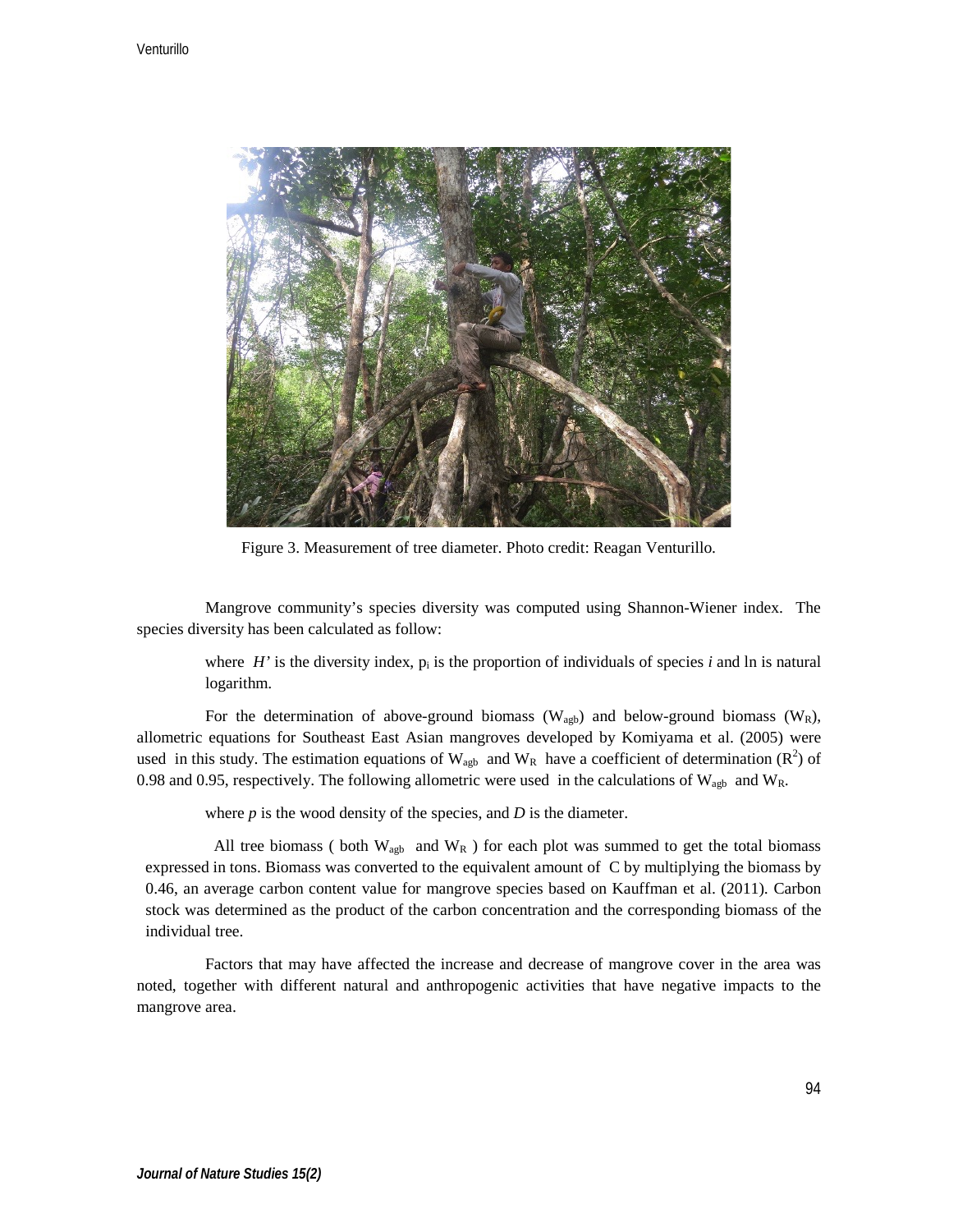# **RESULTS AND DISCUSSION**

### **Mangrove Cover Change**

Based on the results of change detection test there is a substantial increase of mangrove forest cover in the area. During 1992, around 1,494.80 has of mangrove forest were detected and it goes to 1 866.87 has in 2014, thus increasing the mangrove cover of 372.06 has for the period of 22 years (Figure 4a, 4b, 4c,and 5).

a b c







The increase in mangrove cover in the area is the result of the partnership between government, non-government organizations, local government units, and local community. The environment in Palawan is governed by a special national law known as Strategic Environmental Plan for Palawan under RA 6711. Under SEP Law, a framework is known as Environmental Critical Area Network serves as a basis for its management. Under ECAN, all mangrove areas in the province are under marine core zone, means no destructive forms of activities is allowed. The local community also has a significant contribution to the protection of mangrove area. For example, a coastal community in Tagpait Aborlan known as Tagpait Coastal Development Association (TACDA) was organized in 1992 by Japan-based OISCA (Organization for Industrial, Spiritual, and Cultural Advancement International). One of their major projects is mangrove afforestation project, wherein member-families are obliged to plant one hectare of mangrove in their coastal area.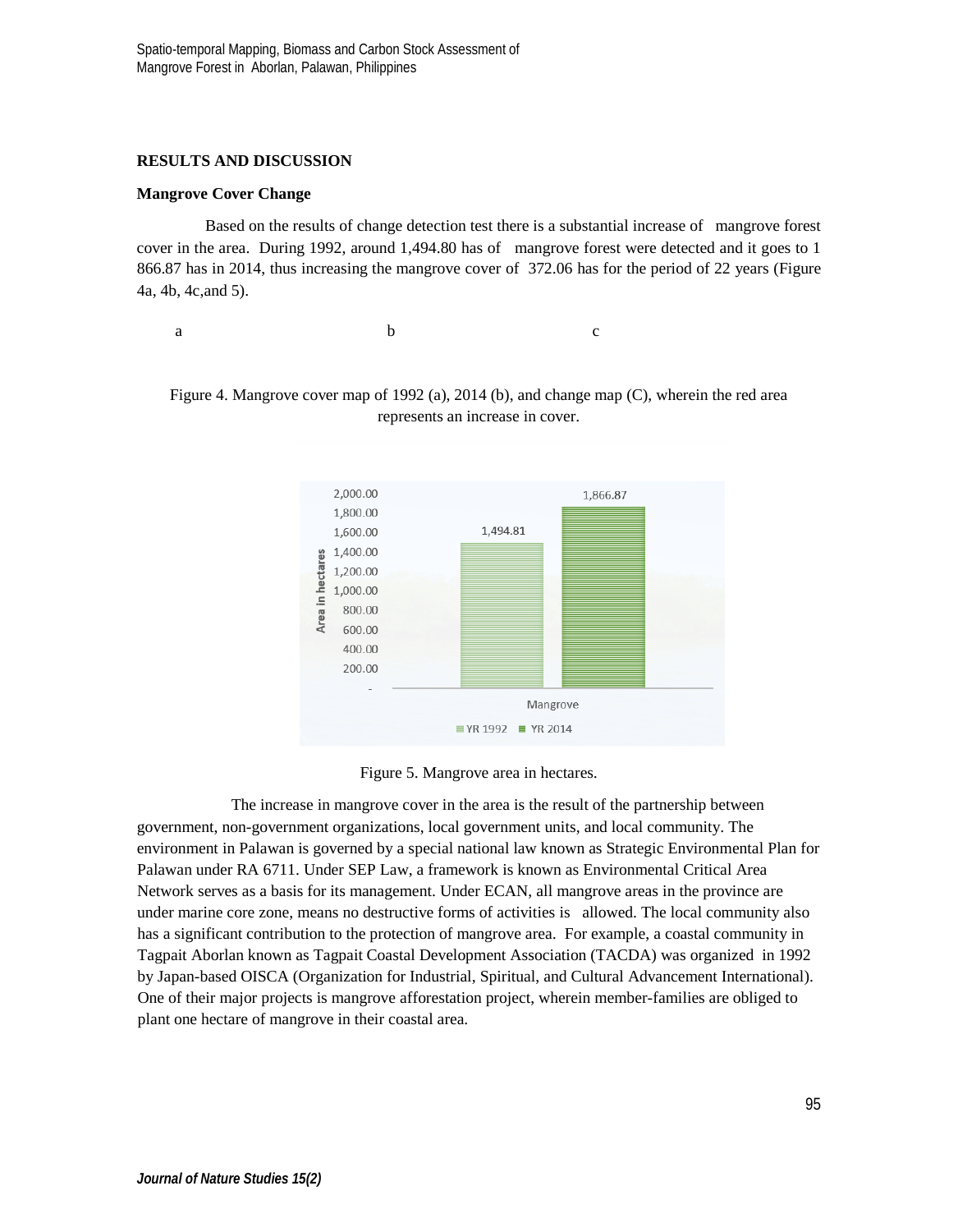# *Species composition, biomass and carbon stock*

The species composition of mangrove stand in the eastern portion of Aborlan, Palawan, together with their corresponding number of individuals and Shannon-Wiener diversity index is shown in Table 1. Among the families, *Rhizophoraceae* has the most number of species (6), followed by *Meliaceae* (2) while *Myrsinaceae* and *Sonneratiaceae* had one species each. A total of ten true mangrove species were measured, of which *Rhizophora mucrona*ta, *Rhizophora apiculata* and *Xylocarpus granatum* were observed in all of the plots. With regards to species diversity index, the calculated Shannon-Wiener index was  $H' = 1.8993$ . This diversity index was considered very low based on the scale used by Gevaña and Pampolina (2009). This reflects the dominance of few species particularly *R. mucronata* and *R. apiculata* over other species in terms of frequency. Diversity index in this area was higher compared to Tinuiguiban Cove, Puerto Princesa City with 0.851 (Becira, 2006). Among the mangrove species in the area, only the *Ceriops decandra* was identified by IUCN as nearthreatened due to its decreasing population caused by localized threats.

| Family         | Species                | No. of individual | H'     |
|----------------|------------------------|-------------------|--------|
|                |                        |                   |        |
| Myrsinaceae    | Aegiceras floridum     | 11                | 0.0943 |
| Meliaceae      | Xylocarpus granatum    | 37                | 0.2119 |
|                | Xylocarpus moluccensis | 6                 | 0.0599 |
| Rhizophoraceae | Bruguiera gymnorrhiza  | 41                | 0.2250 |
|                | Bruguiera parviflora   | 10                | 0.0879 |
|                | Ceriops decandra       | 11                | 0.0943 |
|                | Ceriops tagal          | 28                | 0.1786 |
|                | Rhizophora apiculata   | 97                | 0.3367 |
|                | Rhizophora mucronata   | 138               | 0.3650 |
| Sonneratiaceae | Sonneratia alba        | 48                | 0.2457 |
| Total          |                        | 427               | 1.8993 |

Table 1. Mangrove species in the area, together with their number of individuals, and Shannon-Wiener diversity index.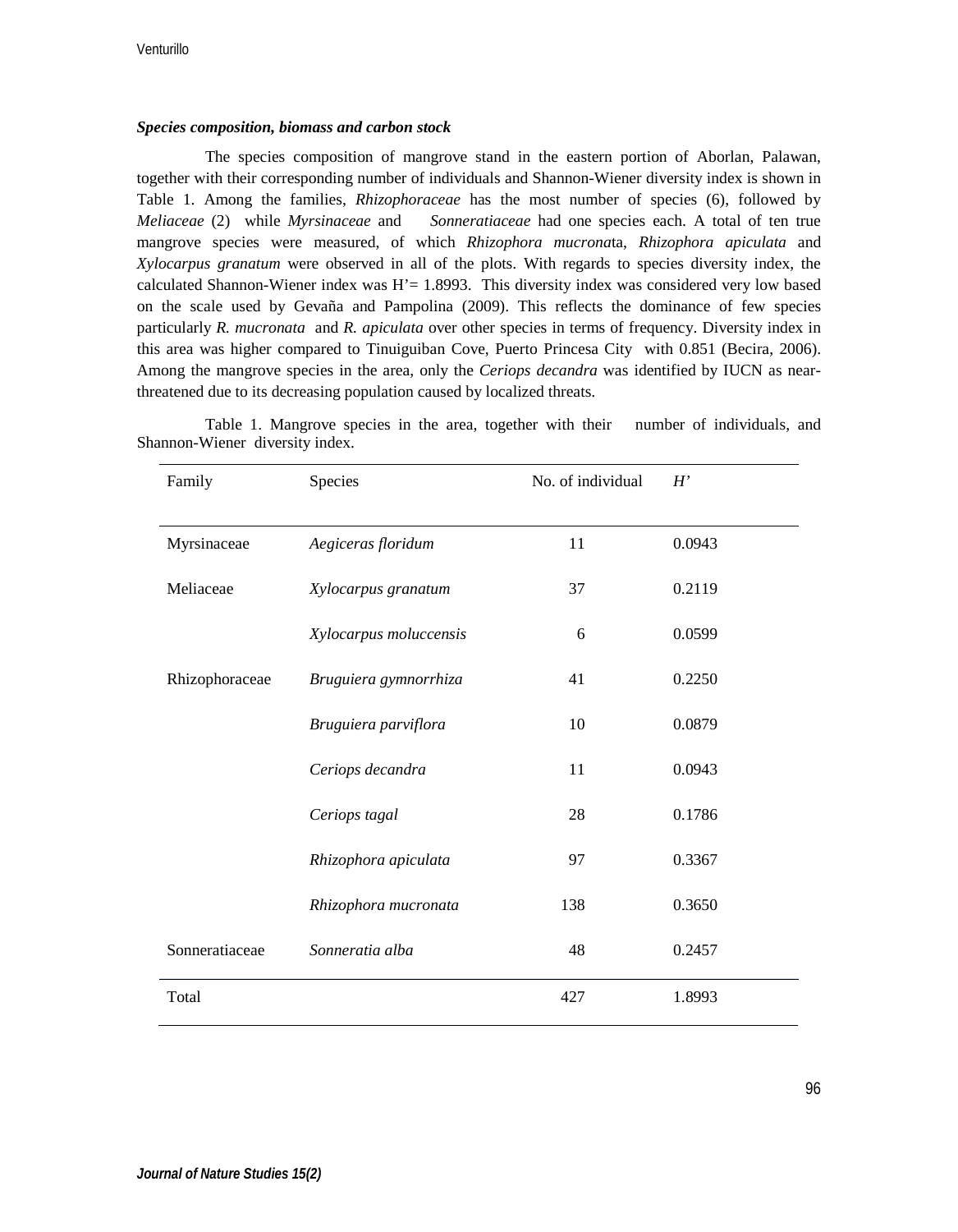Biomass of a forest stand can be computed using allometric computation; in fact, this method is also non-destructives. Komiyama et al. (2005) in their study, they used stem diameter and wood density. These two variables influenced the biomass and carbon stocks of individual tree species. Based on the results of computation, the total biomass was estimated to be from 22 t ha<sup>-1</sup> to 542.29 t ha<sup>-1</sup>, with a mean of 287.54 542.29 t ha<sup>-1</sup>. Using an average carbon content value for tropical trees of 0.46 (Kauffman et al., 2011), the C-stock of the biomass ranged from 10.15 t C /ha<sup>-1</sup> to 244 t C /ha<sup>-1</sup> with a mean of 129.39 t C  $/ha^{-1}$  are stored in the biomass of mangrove both above-ground and below-ground. As observed, large trees like *X. granatum* have large girths , hence have higher carbon stocks. The result of the biomass estimates obtained in this study is within the global range of 7.9 t ha<sup>-1</sup> (Lugo and Snedaker, 1974) to 460 t ha<sup>-1</sup> (Putz and Chan, 1986). However, it is lower compared to the estimated mean biomass of mangroves in the Philippines which is 409 t ha<sup>-1</sup> with an equivalent stored carbon of 184 t C /ha<sup>-1</sup> (Lasco and Pulhin, 2004). According to Alongi (2012) in the review of carbon sequestration in mangrove forest, the variation the carbon sequestration within a mangrove tree is affected by species composition, salinity, light intensity, nutrient availability, tidal action, temperature, and climate.

In this study, it was found out that above-ground biomass corresponds to 74.42%,while the remaining 25.56% was attributed to the below-ground. In terms of above-ground biomass to belowground biomass (*T/R*) ratio, values ranged from 2.29 to 3.07, with a mean of 2.76. The *T/R* value in this study is within the *T/R* ratio of mangrove forests varied between 1.1 to 4.4 (Komiyama, 2008). Thus, not only the aboveground biomass of mangroves consists of stem, branch and leaf contains a substantial amount of carbon, large amount of carbon is allocated to the root system.

At present, very few studies are available on the estimation of carbon stock in a natural forest in the Philippines. As presented in Table 2, it was found out the generated value of carbon stock is relatively higher than that of San Juan, Batangas (Gevana & Pampolina, 2009), but lower compared to Bahile, Puerto Princesa (Abino et al., 2014), Pagbilao, Quezon (Almazon et al.; and Lasco et al. ,2000), and Pinacdao, Samar (Abino, et al, 2014). The variations in results could be because of: species, ecological conditions, geographical locations, sample size, wood density variability and the type of forest i.e natural or planted (Alemayehu et al, 2014 and Komiyama et al, 2005).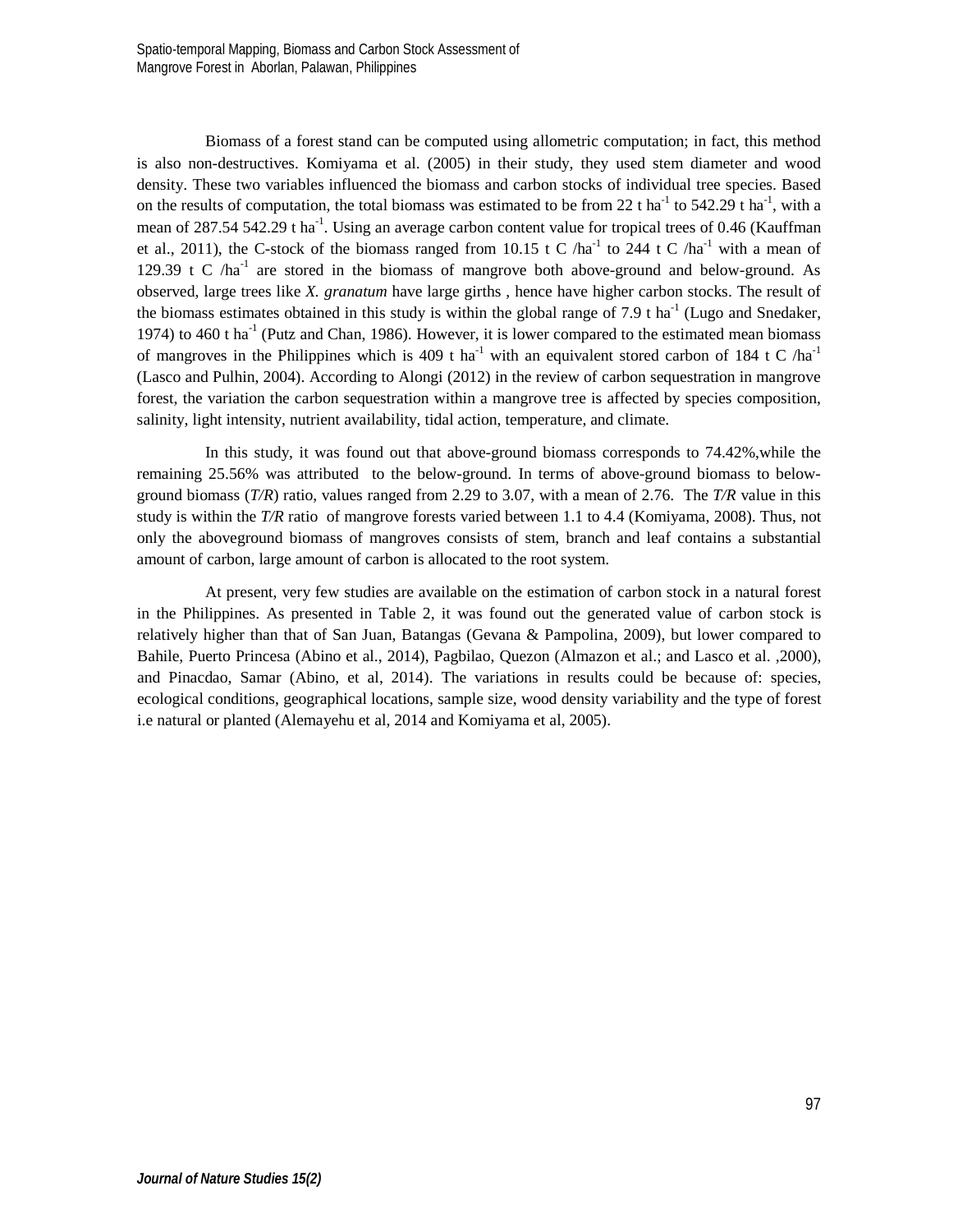

Figure 5. Biomass of mangrove in the area.

 $\mathbf{r}$  $\mathbf{r}$ 



Figure 6. Carbon stock of mangrove in the area.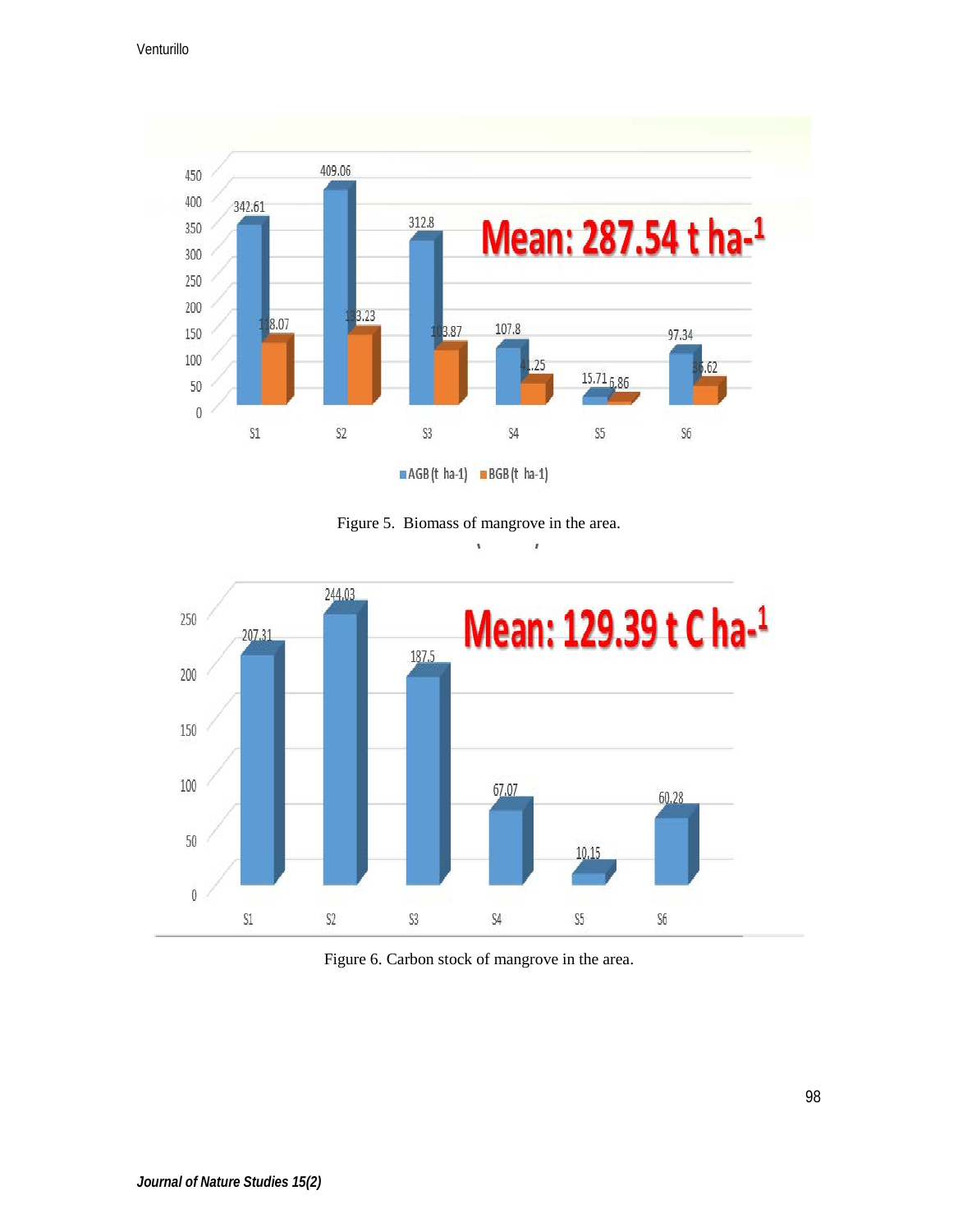| <b>Location</b>                 | <b>Condition</b>     | <b>Carbon stock</b><br>$(t C ha-1)$ | <b>Reference</b>         |
|---------------------------------|----------------------|-------------------------------------|--------------------------|
| Pagbilao, Quezon                | Natural              | 178.80                              | Lasco et al. 2000        |
| San Juan, Batangas              | Natural<br>(private) | 115.45                              | Gevana & Pampolina, 2009 |
| Pinabacdao, Samar               | Natural              | 188.50                              | Abino, et al, 2014       |
| Bahile, Puerto<br>Princesa City | Natural              | 263.80                              | Abino, et al, 2014       |
| Aborlan. Palawan                | Natural              | 129.39                              | This study               |

| Table 2 . Comparison of different carbon stock assessment conducted in the Philippines. |  |  |
|-----------------------------------------------------------------------------------------|--|--|
|-----------------------------------------------------------------------------------------|--|--|

# **Threats to Mangrove Area**

Human-induced activities that may have negative impacts to the mangrove community were recorded. At present, the mangrove forest of Malunao Island is facing some threats, like cutting of trees for housing and fish pens. In Sitio Marikit, the construction of port gives way to the destruction of some patches of mangroves in the area. There is also an evidence of mangrove cutting by nearby residents for their housing and fences. Since there is a community beside the mangrove area, improper solid waste disposal is a really a problem in the area (Figure 7). Alongi (2012) pointed out that the major threats to mangrove areas have been urban development, aquaculture, mining, exploitation of timber for domestic use. PCSDS (2015) also reported that some mangrove areas in Palawan have inadequate to logged-over mangrove density, furthermore the continuous human pressure on mangrove forest like fishpond development, cutting for domestic and economic purposes, conversion to settlement areas and other uses. Thus, there is an urgent need to formulate a conservation program for the management of mangrove resources.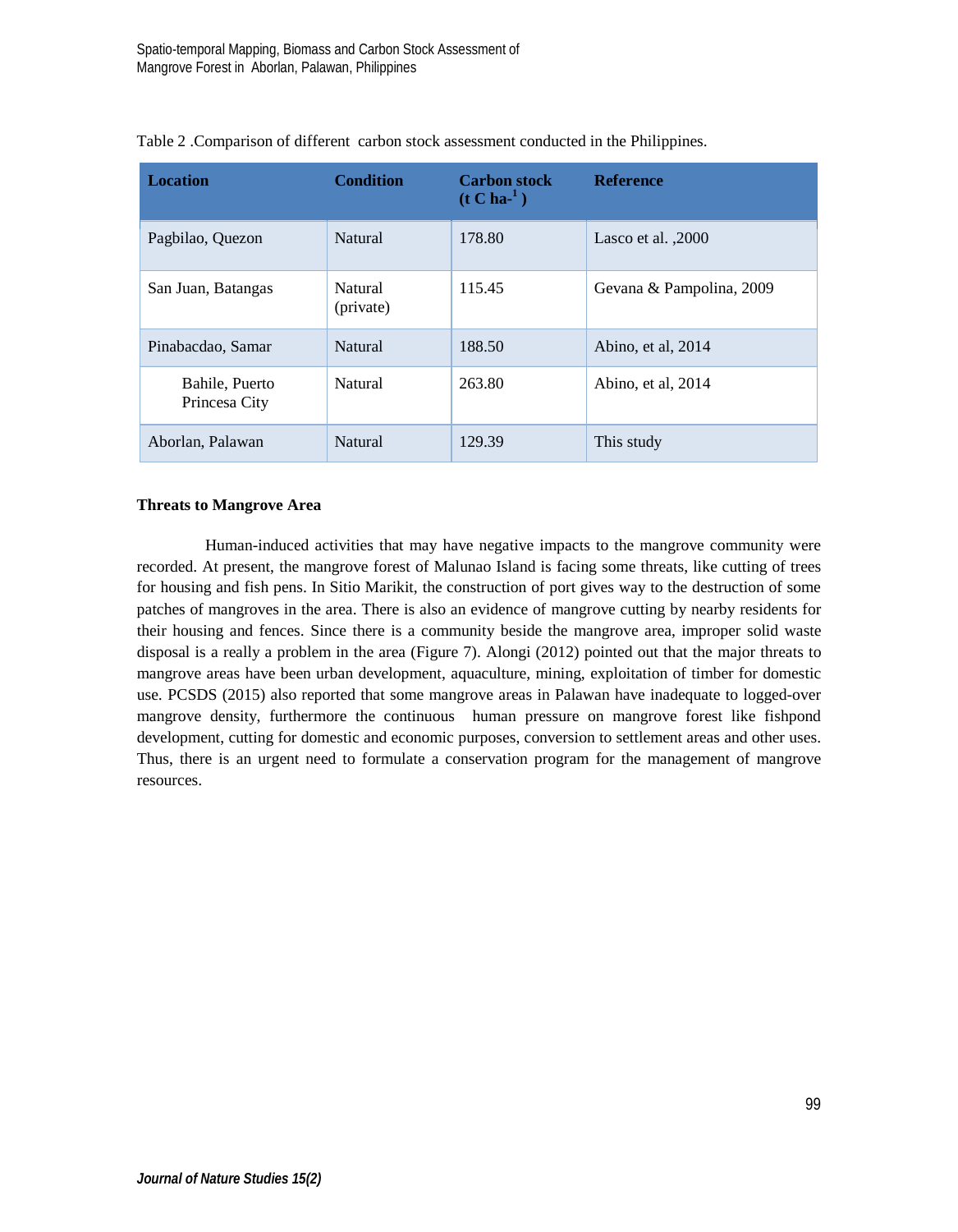

**(a)**

**(c)**



**(d)**

Figure 7. Mangrove under threats: (a) Residential settlements are encroaching the mangrove forest through time; (b) the local community cleared a portion of mangrove serves as a docking area for their bancas; (c) improper waste problem;(d) and the threat of sea-level rise. Photo credit: Reagan Venturillo.

**(b)**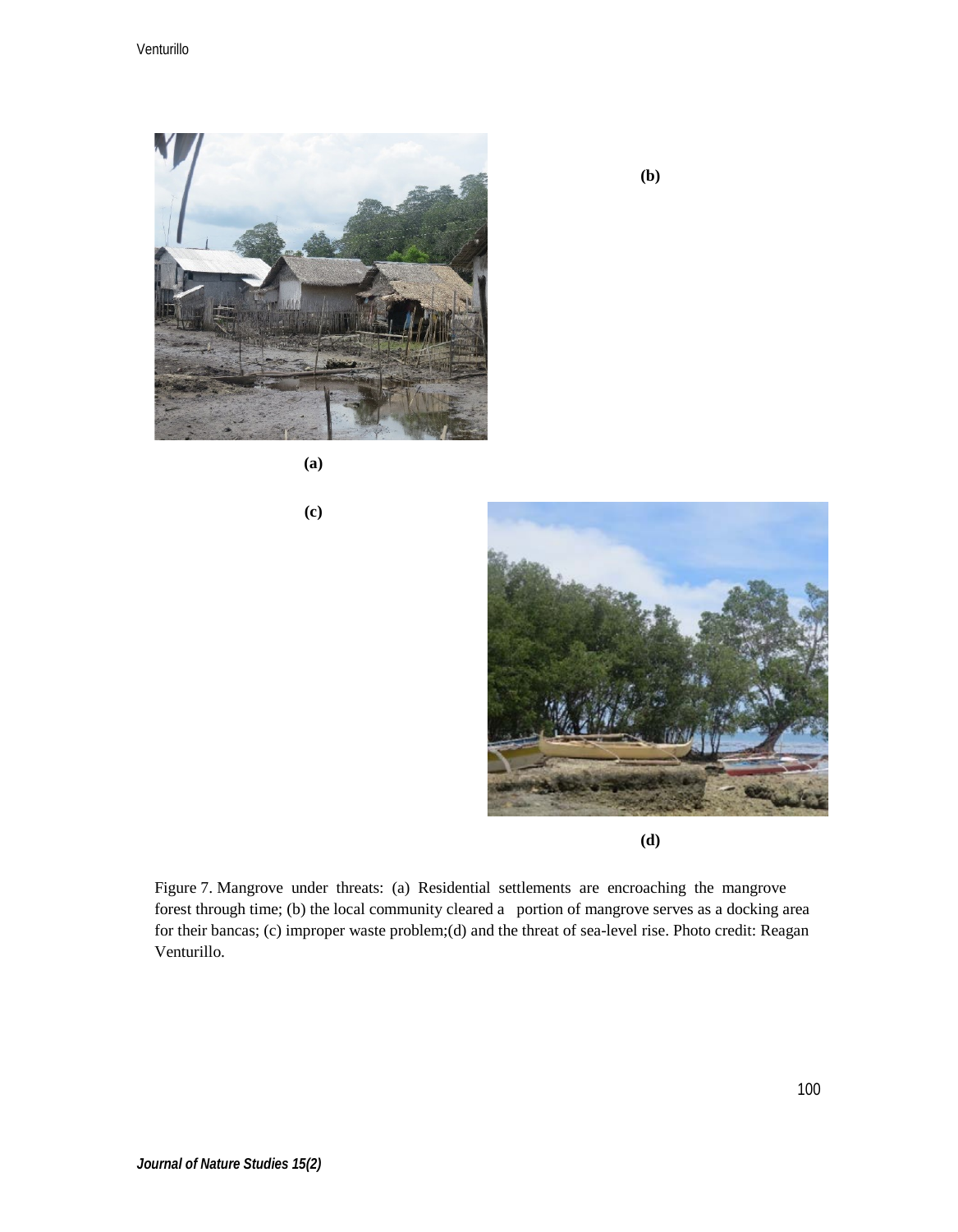#### **CONCLUSION AND RECOMMENDATIONS**

A total of ten true mangrove species were found in the area, dominated by *Rhizophora mucronata* Lam. Mangroves have shown an increase in areas during the past 22 years( 1994-2014). Community afforestation projects, together with strict mangrove policies facilitated the increase of mangrove cover. This mangrove area store a substantial amount of carbon, with a mean Carbon storage of 129.39 t C ha-<sup>1</sup>. However, it is under threats due to destructive anthropogenic activities documented in the area such as wood cutting for domestic uses and improper solid waste disposal. This information may assist the decision-makers, and development workers in using evidence-based decision-making process for the rehabilitation, conservation, and management of remaining mangroves area, and to restore degraded mangrove forest. Continuous monitoring and assessment of mangrove in this area are recommended due to its several important ecosystem services and functions. Ecotourism activities can also be developed in the area like bird watching activities, island hopping, and mangrove paddle boat tour.

### **STATEMENT OF AUTHORSHIP:**

This study was part of the special problem of the author for the Master of Science in Environmental Science at the University of the Philippines Diliman Campus. Data collection and analysis and final paper was done primarily by the author.

#### **ACKNOWLEDGEMENT**

The author would like to acknowledged the following: the municipal local government units of Aborlan, Palawan through the Municipal Environment and Natural Resources Office (MENRO), and the Barangay San Juan officials, for their approval of this study; the student volunteers for their assistance during data collection; the Western Philippines University and Commission on Higher Education through Faculty Development Program for financial assistance. He would also like to thank the Reviewers whose critical comments were all constructive for the improvement of this paper.

#### **REFERENCES**

- Abino, A.C., Castillo, J.A., & Lee Y.L. (2014). Assessment of species diversity, biomass and carbon sequestration potential of a natural mangrove stand in Samar, the Philippines. *Forest Science and Technology*, 10:1, 2-8, DOI: 10.1080/21580103.2013.814593.
- Abino, A.C., Castillo, J.A., & Lee Y.L. (2014). Species diversity, biomass, and carbon stock assessments of a natural mangrove forest in Palawan, Philippines. *Pak. J. Bot.*, 46(6): 1955- 1962, 2014.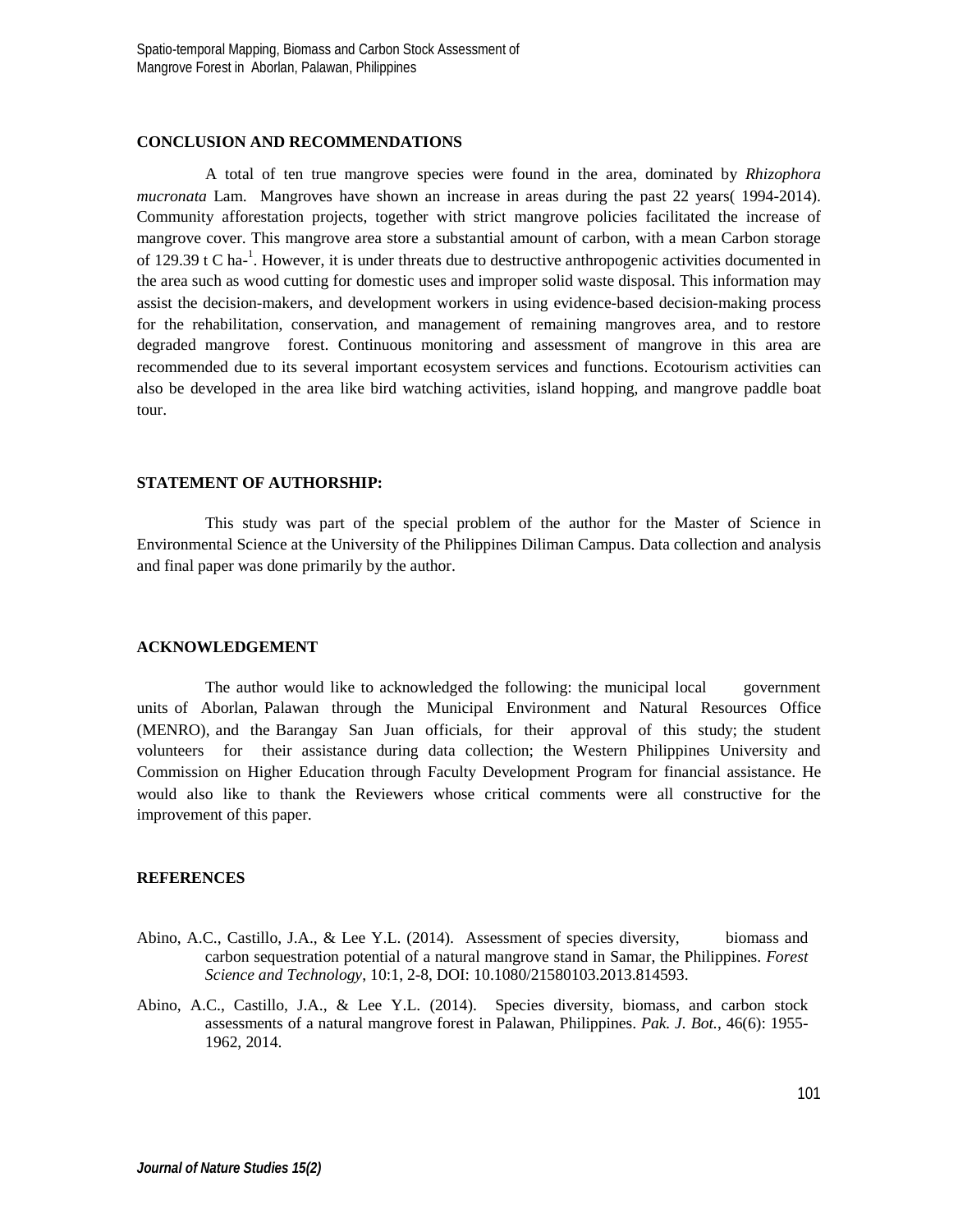- Alemayehu, F., Richard, O., Mwangi K. and Wasonga, O. 2014. Assessment of Mangrove Covers Change and Biomass in Mida Creek, Kenya. *Open Journal of Forestry*, 2014, 4, 398-413.
- Almazol, A.E., Cervancia, C.R., Buot, I. JR. E., Gruezo, W.Sm., Pampolina, N.M. 2013**.** *IAMURE International Journal of Ecology and Conservation 7* (Jul 2013): 25-39.
- Anda, R.D. & Tabangay-Baldera, J.G. (eds). (2004). Surublien: Strategies to Conserve Palawan's Biodiversity . Provincial Government of Palawan, Palawan Council for Sustainable Development Staff, Department of Environment and Natural Resources-MIMAROPA Region IV, Palawan NGO Network, Inc., and Conservation International Philippines, Puerto Princesa City, Philippines. 124pp.
- Barbier, E.B., Hacker, S.D., Kennedy,C., Koch, E.W., Tier, A.C., and B.R. Silliman. 2011. The value of estuarine and coastal ecosystem services*. Ecological Monographs*, 81(2), 2011, pp. 169–193.
- Becira, E.M. 2005. State of Mangroves in Tiniguiban Cove, Puerto Princesa Bay, Puerto Princesa City, Palawan. *Science Diliman* (July-December 2005) 17:2, 46-51.
- Deguit, E. T., Smith, R. P., Jatulan W. P., & White A.T. **(**2004). Participatory Coastal Resource Assessment Training Guide, Coastal Resource Management Project of the Department of Environment and Natural Resources, Cebu City, Philippines.134 pp.
- Diesmos, A. and Palomar, N. 2004. The status of biological diversity in the Palawan Corridor. In: Anda, R.D. and Tabangay-Baldera, J.G. (Eds.). Surublien: Strategies to Conserve Palawan's Biodiversity. Puerto Princesa City: Provincial Government of Palawan, Palawan Council for Sustainable Development Staff, Department of Environment and Natural Resources, Palawan NGO Network, Inc., and Conservation International Philippines, pp. 1–7.
- Donato DC, Kauffman JB, Murdiyarso D, Kurnianto S, Stidham M, et al. (2011). Mangroves among the most carbon-rich forests in the tropics. *Nature Geoscience* 4: 293–297. doi:10.1038/ngeo1123.
- Duke, N., Kathiresan, K., Salmo III, S.G., Fernando, E.S., Peras, J.R., Sukardjo, S. & Miyagi, T. 2010. *Ceriops decandra*. The IUCN Red List of Threatened Species 2010: e.T178853A7627935. [http://dx.doi.org/10.2305/IUCN.UK.2010-](http://dx.doi.org/10.2305/IUCN.UK.2010-2.RLTS.T178853A7627935.en) [2.RLTS.T178853A7627935.en.](http://dx.doi.org/10.2305/IUCN.UK.2010-2.RLTS.T178853A7627935.en) Downloaded on 29 August 2016.
- Gevaña, D T and Pampolina, N M. (2009). Plant diversity and carbon storage of a *Rhizophora* stand in Verde Passage, San Juan, Batangas, Philippines. *J. Environ. Sci. Manag*, 12(2): 1–10.
- Hairiah, K., Sitompul, S.M., Van Noorwijk, M. & Palm C. (2001). Methods for Sampling Carbon Stocks Above and Below Ground. International Center for Research in Agroforestry, ASB Lecture Series Note 4B, Bogor, Indonesia, 23 pp.
- Kathiresan, K. & B.L. Bingham. (2001). Biology of mangroves and mangrove ecosystems. *Advances in Marine Biology* vol. 40: 81-251.
- Kauffman, J.B., Heider, C., Cole, T.G., Dwire, K.A. & Donato, D.C. (2011). Ecosystem carbon stocks of Micronesian mangrove forests. *Wetlands*, 31, 343–352.
- Komiyama A, Poungparn S, & Kato S. (2005). Common allometric equations for estimating the tree weight of mangroves. *J Trop Ecol.* 21:471–477.
- Komiyama, A., Ong, J.E. and Poungparn S. 2008. Allometry, biomass, and productivity of mangrove forests: A review. *Aquatic Botany 89* (2008) 128–137 doi:10.1016/j.aquabot.2007.12.006.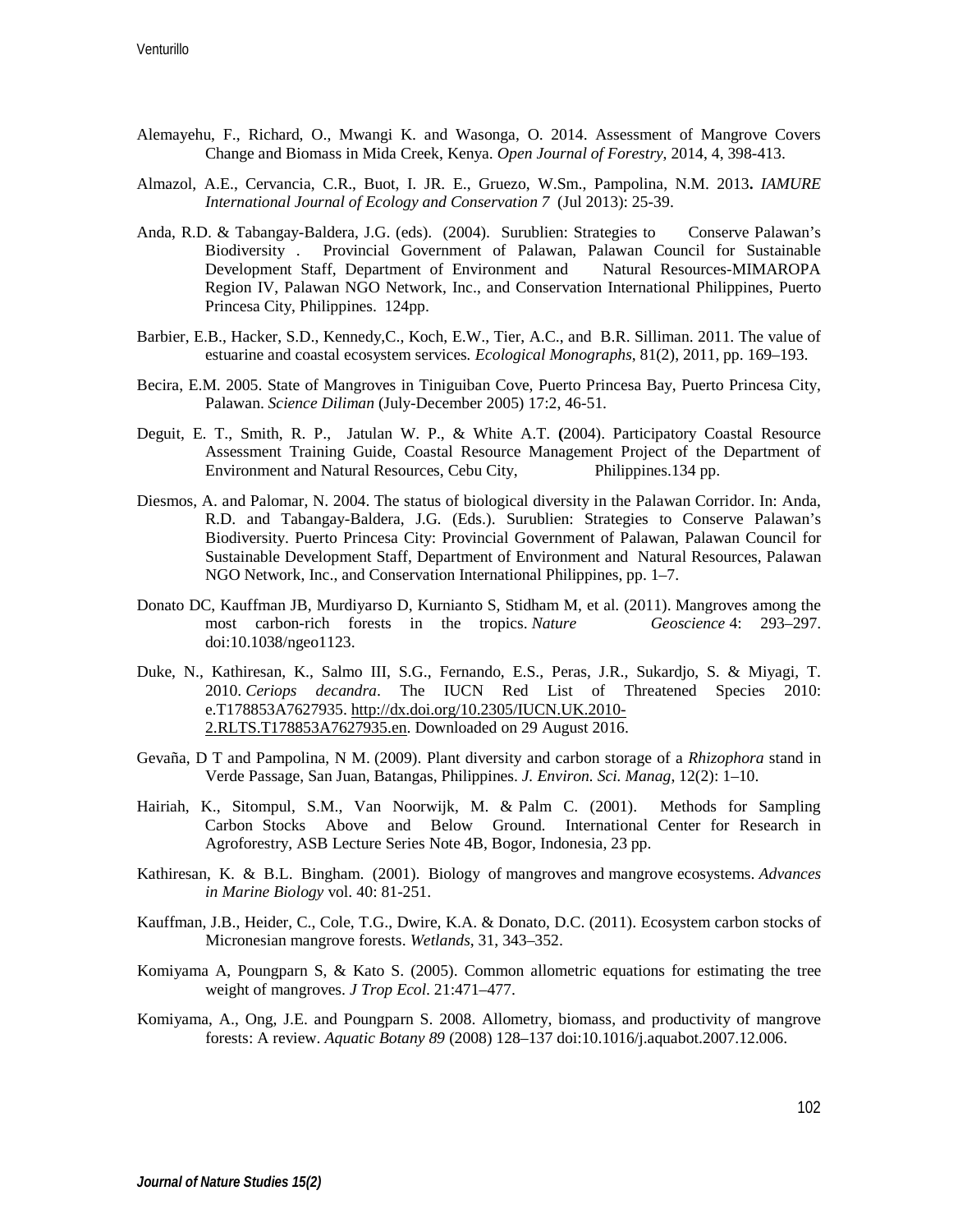- Lasco, R.D. and F.B.Pulhin. 2004. Carbon budgets of tropical forest ecosystems in Southeast Asia: implications for climate change. In: Forestry for poverty reduction: opportunities with clean development mechanism, environmental services and biodiversity, (Eds.): Sim, H.C., S. Appanah and Y.C. Youn. RAP Publication, 22: 61-75.
- Leni D., Camacho, L.D., Dixon T., Gevaña, D.T., Carandang, A.P., Camacho, S.C., Combalicer, E.A., Rebugio, L.L. & Yeo-Chang Youn (2011). Tree biomass and carbon stock of a community‐ managed mangrove forest in Bohol, Philippines, *Forest Science and Technology*, 7:4, 161-167, DOI: 10.1080/21580103.2011.621377
- Long, J.; Napton, D.; Giri, C., and Graesser, J., (2014). A mapping and monitoring assessment of the Philippines' mangrove forests from 1990 to 2010. *Journal of Coastal Research*, 30(2), 260– 271. Coconut Creek (Florida), ISSN 0749- 0208. http://dx.doi.org/10.2112/JCOASTRES-D-13-00057.1
- Lugo, A.E., Snedaker, S.C., 1974. The ecology of mangroves. Ann. Rev. Ecol. Syst. 5, 39–64.
- Osborne, P.L. (2012). *Tropical Ecosystem and Ecological Concepts*. Second Edition. Cambridge University Press.
- PCSDS (2015): State of the Environment 2015 Updates, Province of Palawan,Philippines. Palawan Council for Sustainable Development, Puerto Princesa City.
- Polidoro, B.A., K.E. Carpenter, L. Collins, N.C. Duke, A.M. Ellison, J.C. Ellison, E.J. Farnsworth, E.S. Fernando, K. Kathiresan, N.E. Koedam, S.R. Livingstone, T. Miyagi, G.E. Moore, V.N. Nam, J.E. Ong, J.H. Primavera, S.G. Salmo III, J.C. Sanciangco, S. Sukardjo, Y. Wang, and J.W.H. Yong. (2010). The Loss of Species: Mangrove Extinction Risk and Geographic Areas of Global Concern. *PLoS ONE* 5(4): e10095. doi:10.1371/journal.pone.0010095
- Primavera, J.H., R.B. Sadaba, M.J.H.L. Lebata, and J.P. Altamirano. (2004). Handbook of Mangroves in the Philippines – Panay. SEAFDEC Aquaculture Department (Philippines) and UNESCO Man and the Biosphere ASPACO Project, 106 pp.
- Putz, F., Chan, H.T., 1986. Tree growth, dynamics, and productivity in a mature mangrove forest in Malaysia. *Forest Ecol. Manage*. 17, 211–230.

Samson, M.S. and R.N. Rollon 2008. Growth Performance of Planted Mangroves in the Philippines: Revisiting Forest Management Strategies. *Ambio* Vol. 37, No. 4, June 2008